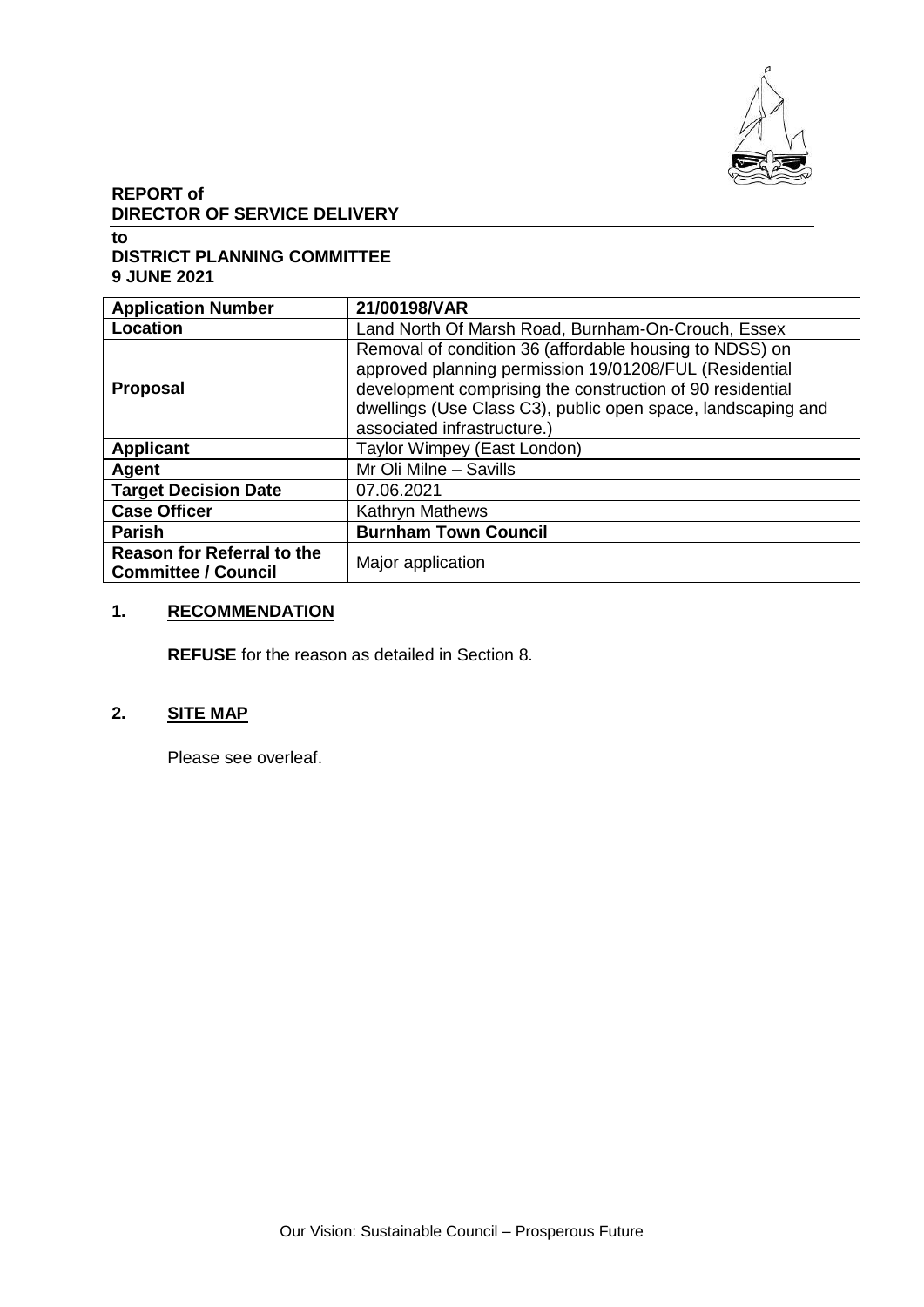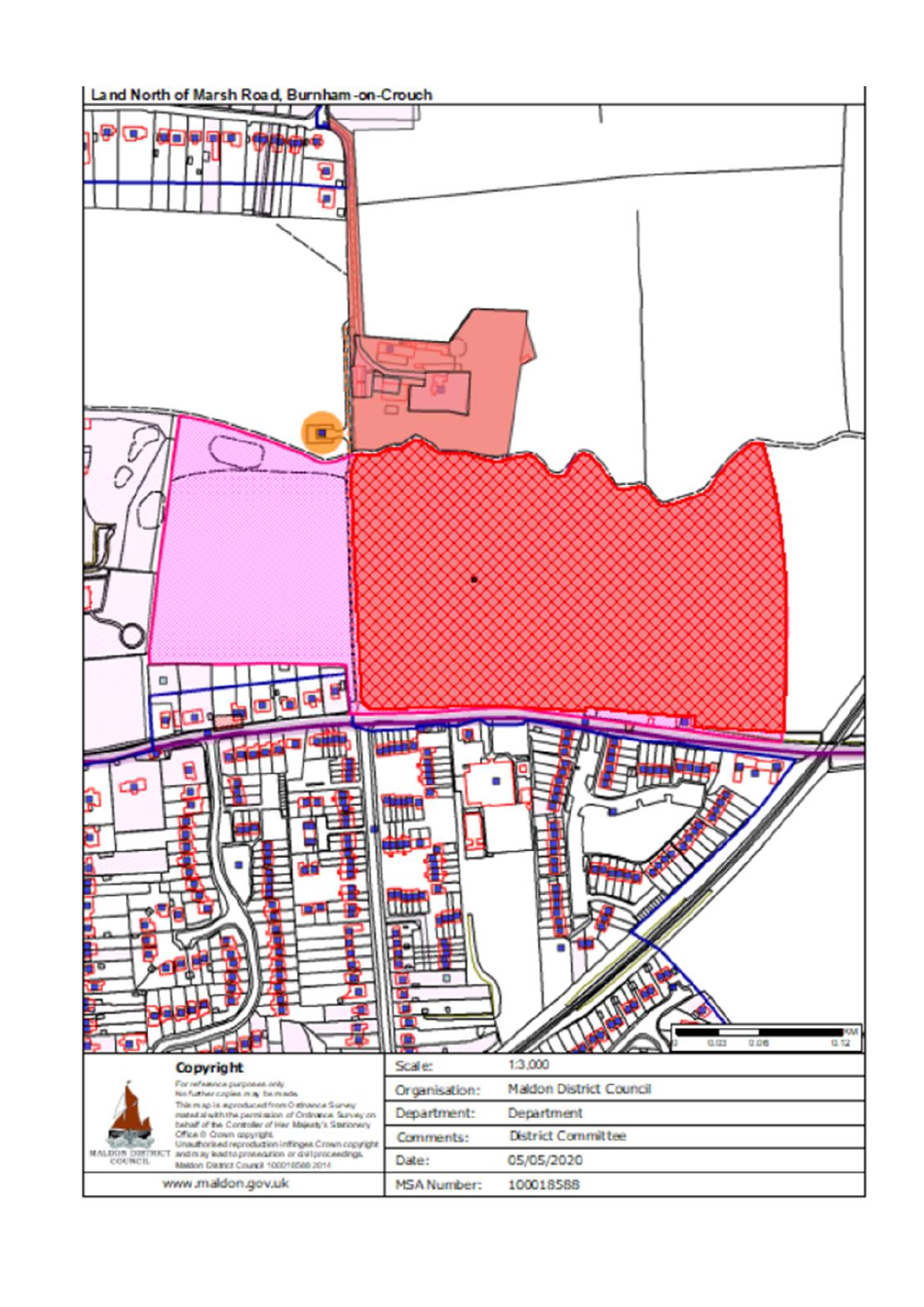### **3. SUMMARY**

#### **3.1 Proposal / brief overview, including any relevant background information**

- 3.1.1 The site is one of the allocated sites in Burnham-on-Crouch, known as S2(k), which is located to the north of Marsh Road, east of St Mary's Church and west of the railway line which links Southminster and Burnham-on-Crouch. The site is allocated for a minimum of 90 dwellings within the Local Development Plan (LDP).
- 3.1.2 The site was arable land bounded by hedgerows along most of the boundaries. A public footpath runs along the western boundary of the site. The northern part of the application site, along Pannel's Brook, is located within Flood Zones 2 and 3. Topographically the area is relatively flat with a slight fall from the south-western corner to the north-eastern corner.
- 3.1.3 The area is mainly in residential use to the south-west, whilst to the north and east is open countryside. To the west, further along Marsh Road, there are a number of residential properties fronting Marsh Road beyond which is the site is St Mary's Church, a Grade II\* listed building. St Mary's Primary School is located to the south of the site on the opposite side of Marsh Road which is surrounded by residential properties. A dwelling, known as The Vines, is located along the southern boundary of the site in an unusually long and narrow parcel of land along Marsh Road.
- 3.1.4 Planning permission was granted for 90 dwellings on the site on 21 December 2020 subject to conditions and following the completion of a Section 106 Agreement (19/01208/FUL). The current application seeks the removal of condition 36 attached to the planning permission which requires the following:

*Notwithstanding the plans as submitted no development works above ground level shall occur until plans showing how the affordable housing units will meet the Nationally Described Space Standards have been submitted to and approved in writing by the local planning authority. The development shall then be carried out in accordance with the plans and details as approved.*

*REASON: To ensure that the affordable housing units would meet the Nationally Described Space Standards and meet the Council's identified need for affordable housing in accordance with Policies H1 and H2 of the Maldon District Local Development Plan.*

- 3.1.5 As part of the completed Section 106 Agreement, the following is included in the Second Schedule (Relating to Affordable Housing) which is relevant to the consideration of the current application:
	- *1.3 The Affordable Housing shall be provided in accordance with the Affordable Housing Scheme with the Affordable Housing Units:*

*6 x 1 bedroom 2 person flats; 5 x 1 bedroom 2 person bungalows; 18 x 2 bedroom 4 person houses; 7 x 3 bedroom 5 person houses;*

*with minimum room sizes as defined in the current National Described Space Standards. Any change to it must be agreed beforehand in writing by the Council.*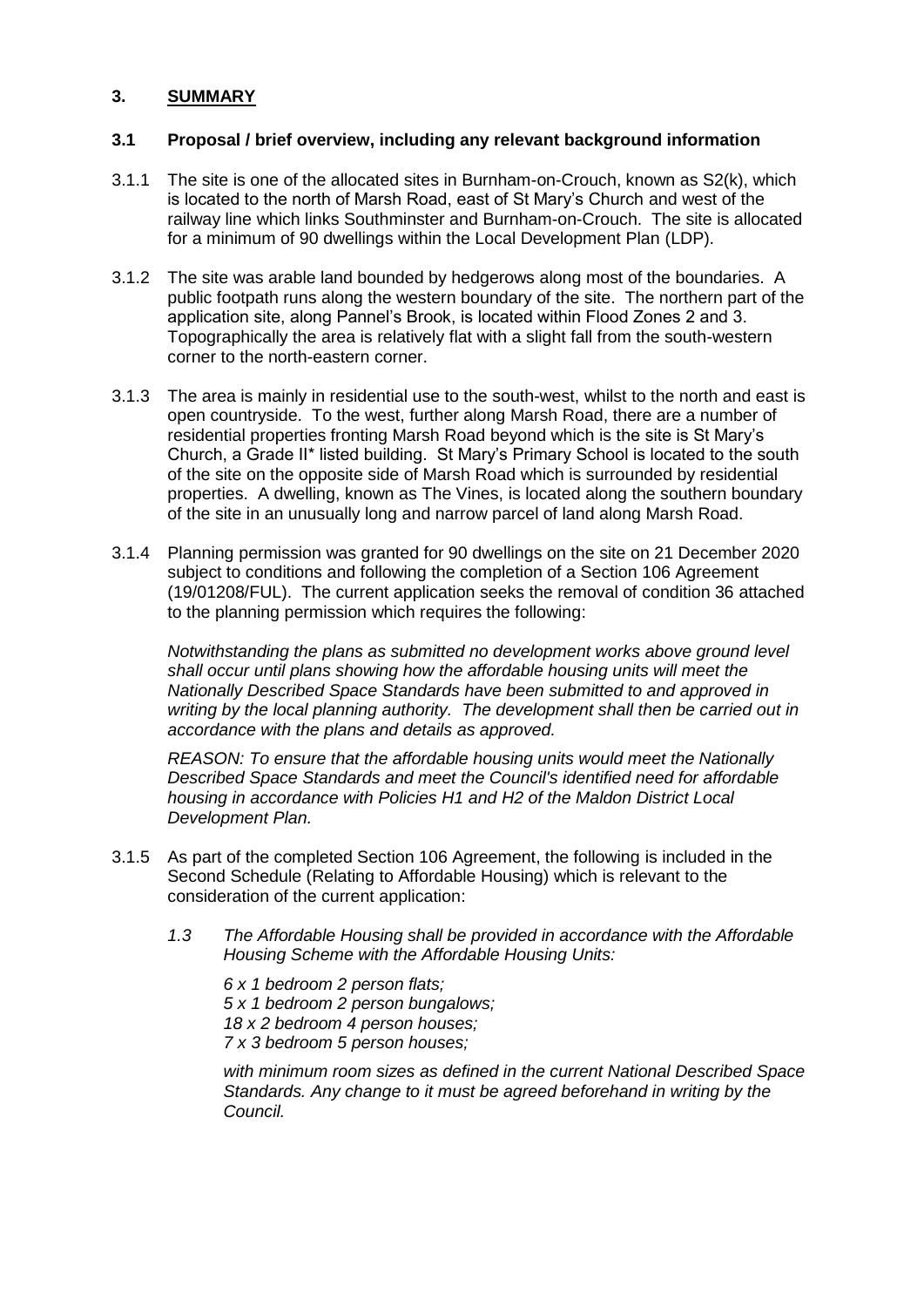3.1.6 Furthermore, the details submitted as part of the current application 21/05013/DET relating to condition 36 comply with the Nationally Described Space Standards (NDSS).

| <b>Dwelling Size</b> | <b>Affordable Housing</b><br>Units | % of Affordable<br><b>Housing</b> |
|----------------------|------------------------------------|-----------------------------------|
| <b>Bed Flat</b>      | 6                                  | 17%                               |
| 1 Bed Bungalow       | 5                                  | 14%                               |
| 2 Bed House          | 18                                 | 50%                               |
| 3 Bed House          |                                    | 19%                               |
| <b>Total</b>         | 36                                 | 100%                              |

3.1.7 The approved development proposed the following affordable housing mix:

- 3.1.7.1 With 70% of the affordable housing falling within affordable rent and 30% shared ownership.
- 3.1.8 In support of the current application, the applicant's agent refers to an appeal decision which, in their view, *'confirmed that such a requirement [to comply with the NDSS] is unjustified in planning policy terms'.* The agent argues that the condition is not 'necessary' or 'reasonable in all other respects'.

## 3.2 **Conclusion**

- 3.2.1 The condition is necessary, relevant to planning, relevant to the development to be permitted, enforceable, precise and reasonable in all other respects. On this basis, it is recommended below that the application is refused.
- 3.2.2 The requested removal of condition 36 would be in conflict with the requirements of the completed Section 106 Agreement and the applicant did not object to the imposition of the condition. If the affordable housing units are not constructed to meet the Nationally Described Space Standards, as currently required, it could not be ensured that all of the affordable units would meet the greatest current housing needs of the District.

## **4. MAIN RELEVANT POLICIES**

Members' attention is drawn to the list of background papers attached to the agenda.

## **4.1 National Planning Policy Framework 2019 including paragraphs:**

- 7 Sustainable development
- 8 Three objectives of sustainable development
- 10-12 Presumption in favour of sustainable development
- 38 Decision-making
- 47-50 Determining applications
- 59-66 Delivering a sufficient supply of homes
- 91-101 Promoting healthy and safe communities
- 124-132 Achieving well-designed places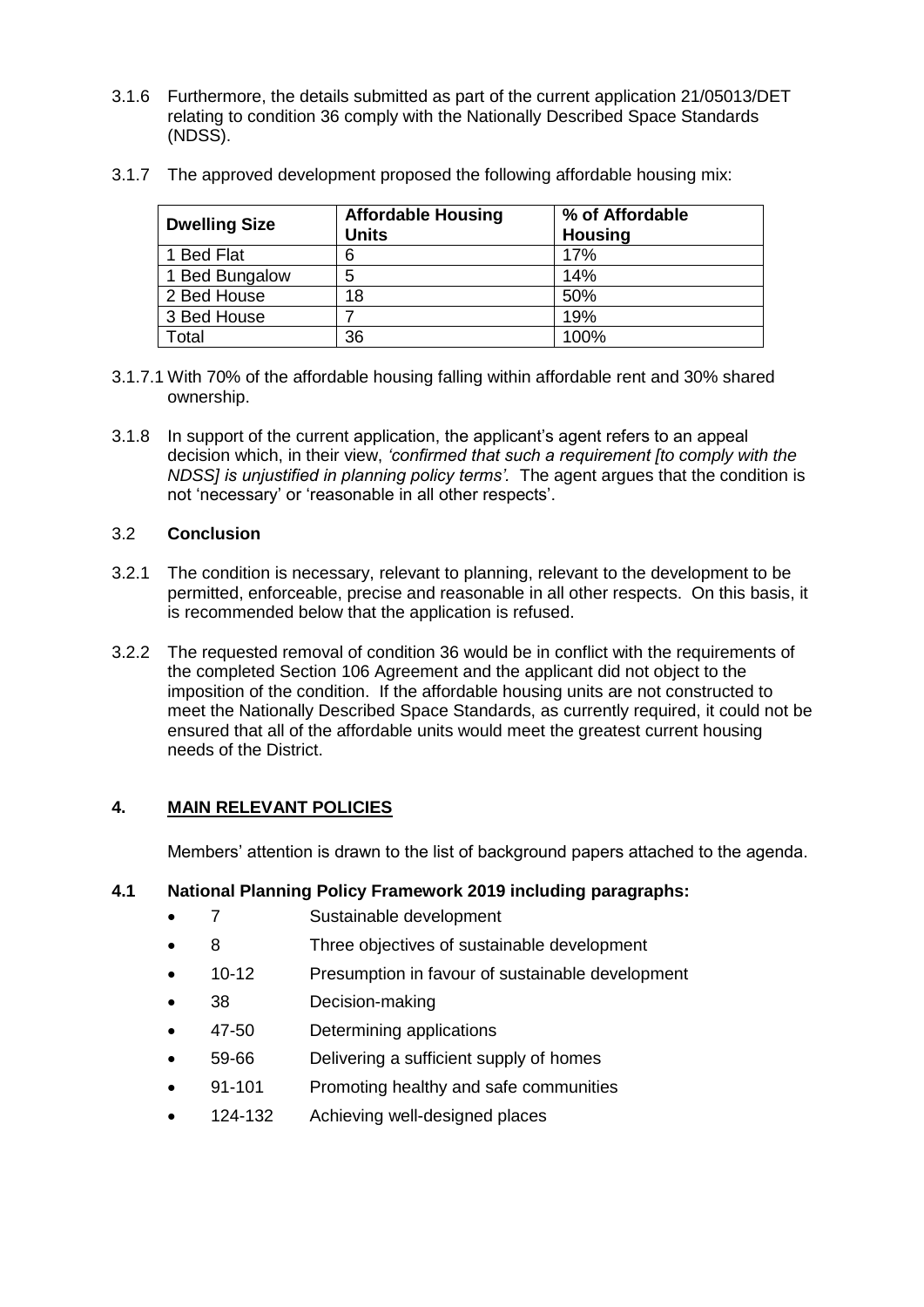**4.2 Maldon District Local Development Plan 2014 – 2029 approved by the Secretary of State:**

- S1 Sustainable Development
- S<sub>2</sub> Strategic Growth
- S3 Place Shaping
- S8 Settlement Boundaries and the Countryside
- S6 Burnham-on-Crouch Strategic Growth
- D1 Design Quality and the Built Environment
- H1 Affordable Housing
- H2 Housing Mix
- H4 Effective Use of Land

## **4.3 Adopted Burnham-on-Crouch Neighbourhood Plan (BOCNP):**

- Policy S1 Strategic Housing Growth
- Policy HO.1 New Residential Development
- Policy HO.2 Range and Type of New Residential Development
- Policy HO.4 Affordable Market Housing
- Policy HO.7 Land at Burnham North (East)
- Policy HO.8 Housing Design Principles

## **4.4 Relevant Planning Guidance / Documents:**

- National Planning Policy Framework (NPPF)
- National Planning Policy Guidance (NPPG)
- Maldon District Design Guide Supplementary Planning Document (SPD) (2017) (MDDG)
- Maldon District Affordable Housing and Viability SPD (December 2019)

# **5. MAIN CONSIDERATIONS**

## **5.1 The Six Tests**

- 5.1.1 It is necessary to assess the condition against the six tests that planning conditions are expected to meet as set out in NPPF paragraph 55. Paragraph 55 states that planning conditions should be kept to a minimum and only imposed where they are:
	- Necessary;
	- Relevant to planning:
	- Relevant to the development to be permitted;
	- Enforceable;
	- Precise; and
	- Reasonable in all other respects

The condition is assessed below against these tests in turn below.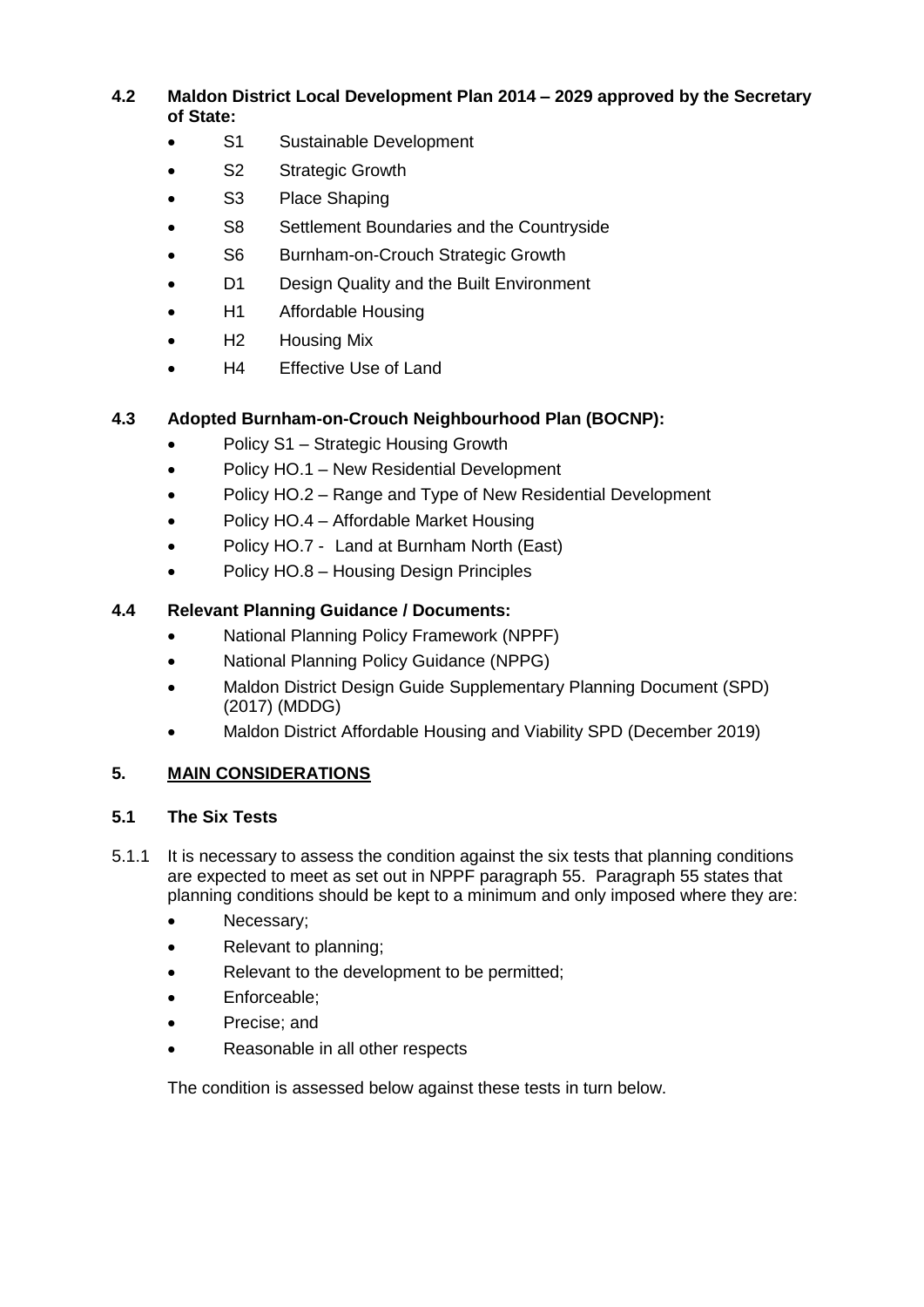#### 5.1.2 Necessary

- 5.1.2.1 Policy H1 requires that "Affordable housing should be provided on-site, either through free serviced land provided to a registered provider or constructed affordable dwellings to be sold to a registered provider upon completion to provide the number, size, type and tenure of affordable homes required by the Council's policies having regard to the Strategic Housing Market Assessment (SHMA), the Council's adopted Affordable Housing Guide, and the Council's Housing Strategy."
- 5.1.2.2 Policy H2 requires that "All developments will be expected to provide a suitable mix and range of housing in terms of size, type and tenure to reflect local housing need and demand in both the market and affordable sector, particularly the need for an ageing population.

*Wherever possible affordable housing should be located in a way that ensures the homes are integrated with the rest of the development; in most cases this will mean in clusters of no more than 15 to 25 homes in one part of a development. The design and appearance of affordable housing should also be indistinguishable from those built for the open market, meet standards detailed in the Maldon District Strategic Housing SPD, and be of a tenure recognised by the National Planning Policy Framework."* 

- 5.1.2.3 The Council has not adopted a 'Maldon District Strategic Housing SPD' referred to in Policy H2 but pursued the now adopted 'Affordable Housing and Viability SPD' instead.
- 5.1.2.4 Within the Council's Affordable Housing and Viability SPD paragraph 5.7 states that:

*"As a guide, all 2 bed properties should be designed for 4 people. This ensures that 2 bed properties can be let to 2, 3 or 4 person households. All properties with 3 or more bedrooms should include one double and one twin room to maximise the property's potential use. All one bed properties must be designed for 2 people (i.e. have a double room). Therefore, the upper limits of the Nationally Described Space Standard will be the starting point for discussion."* 

5.1.2.5 It is acknowledged that Paragraph 018 of the PPG on Housing: Optional Technical Standards states that:

*"Where a local planning authority (or qualifying body) wishes to require an internal space standard, they should only do so by reference in their Local Plan to the nationally described space standard."* 

and that the Written Ministerial Statement of 25th March 2015, referred to by the applicant's agent, states that decisions should only require compliance with the NDSS where there is a relevant current Local Plan policy.

- 5.1.2.6 However, the NPPF at paragraph 127 states that planning policies and decision should ensure that developments create places that are safe, inclusive and accessible and which promote health and well-being, with a high standard of amenity for existing and future users. At footnote 46 it states that planning policies for housing may make use of the NDSS *"…where the need for an internal space standard can be justified"*.
- 5.1.2.7 Furthermore, whilst a requirement for affordable housing to meet the NDSS is not stated within the relevant adopted Policies H1 and H2, it is explicitly referred to as part of the approved Affordable Housing and Viability SPD. The SPD provides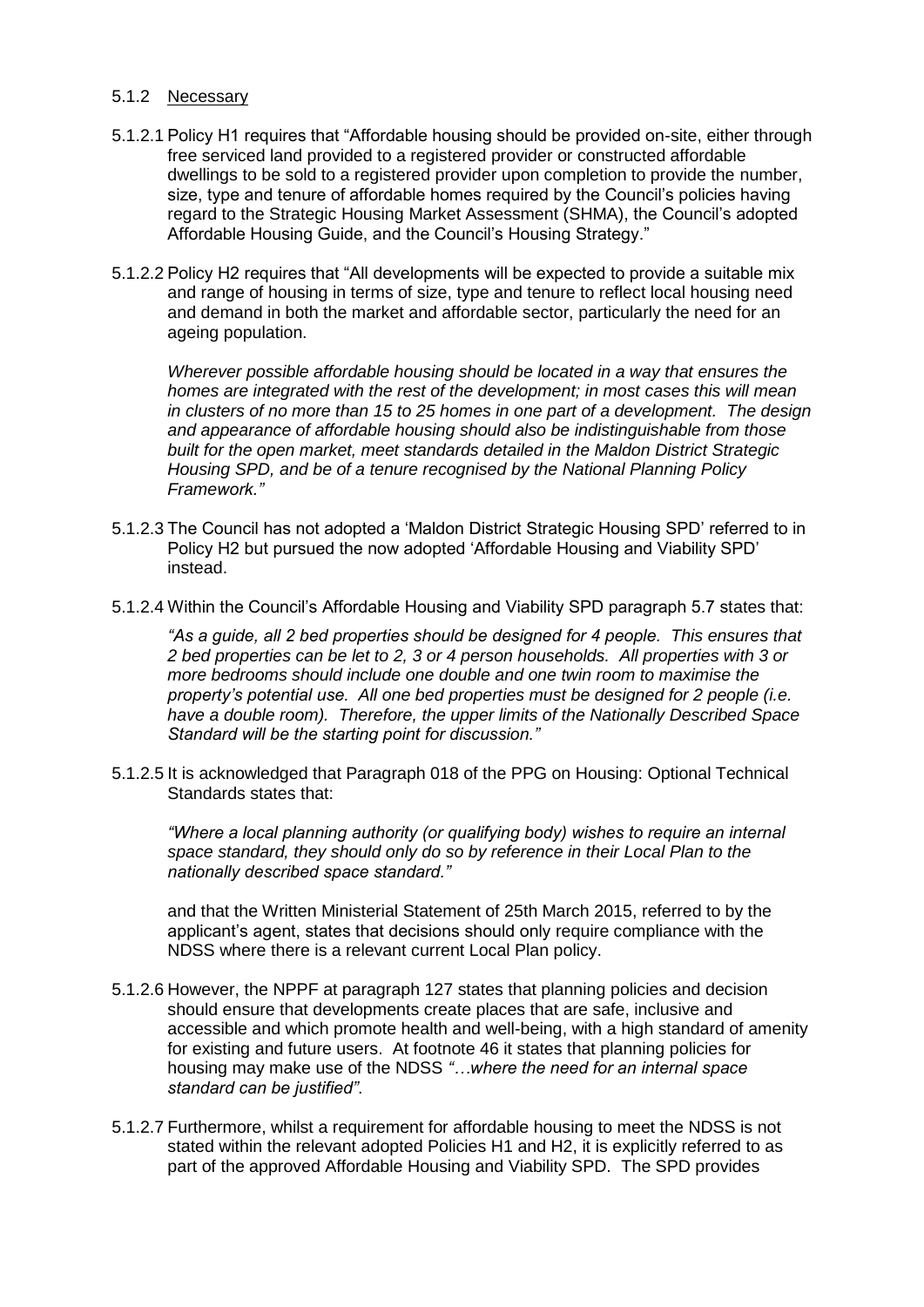additional information about the way approved Local Development Plan policies H1 and H2 are to be implemented. This SPD is a material planning consideration and, having been recently adopted, should be afforded significant weight in the determination of this application.

- 5.1.2.8 In this respect, it is noted the Inspector in his appeal decision allowed on 16 December 2020 relating to land between Chandlers and Creeksea Lane, Maldon Road, Burnham-on-Crouch (part of strategic housing allocation S2(i)) (19/01257/FUL) highlights, at section 33, that (SPD's) are; capable of being a material consideration, in his summation of the relevant section of the Planning Practice Guidance (PPG). He also states, in continuing this point 'Although the affordable housing tenure plan shows that overall, some of the affordable units are below the NDSS, the Council has not demonstrated how this would make the dwellings unsuitable for this number of occupants and therefore not be able to meet this need'. The Council, therefore demonstrates in the following sections, the adverse effects of failing to meet the NDSS in delivering the affordable housing.
- 5.1.2.9 The Council's Affordable Housing and Viability SPD does not explicitly require compliance with NDSS but compliance with the NDSS is clearly an expectation and no reasons have been put forward as part of the current application to explain why the Standards could not be met and why an exception could be justified in this case. If the affordable housing units did not comply with the NDSS, the following adverse issues, as advised by the Councils Housing Specialist, arise:
	- Smaller units are likely to be developed for example 2 bed 3 person houses as opposed to 2 bed 4 person houses. As a result, the Council is able to assist less families on the Housing Register as there are a larger number of families with two children that could not be accommodated in a 2 bed 3 person property.
	- With respect to 2 bed 3 person properties, if the family have another child they could be classed as overcrowded and receive a high Band / Award on the Register to be moved to a 2 bed 4 person property. However, if a 2 bed 4 person property is not available then the family will have to be considered for a 3 bed property which reduces the number of 3 bed properties available.
	- When the Registered Provider (RP) registers the properties with Homes England, if the properties are below NDSS, Homes England may require the RP to set Social Rents as opposed to Affordable Rents and therefore the Housing Association may receive a lower rent than they had anticipated for the duration of the loans they had secured against the properties.
	- A further risk is that where RPs compete through bids to developers for the affordable units on a scheme, as available funding from Government to RPs towards Affordable Housing is reducing, if the smaller units are below NDSS, RPs may not make bids on new build schemes.
- 5.1.2.10 Therefore, in the absence of a requirement to comply with the NDSS, the local planning authority could not ensure that the affordable housing proposed meet the greatest housing needs of the District. This would be contrary to Policies H1 and H2 of the approved Maldon District Local Development Plan, the Affordable Housing and Viability SPD and the NPPF. The condition is, therefore, necessary.
- 5.1.2.11 The applicant's agent also makes reference to the said appeal above which was allowed on 16 December 2020 relating to land between Chandlers and Creeksea Lane, Maldon Road, Burnham-on-Crouch (part of strategic housing allocation S2(i)) (19/01257/FUL) which is located approximately 1.4km to the west of the current application site. That application was for the erection of an additional 36 dwellings on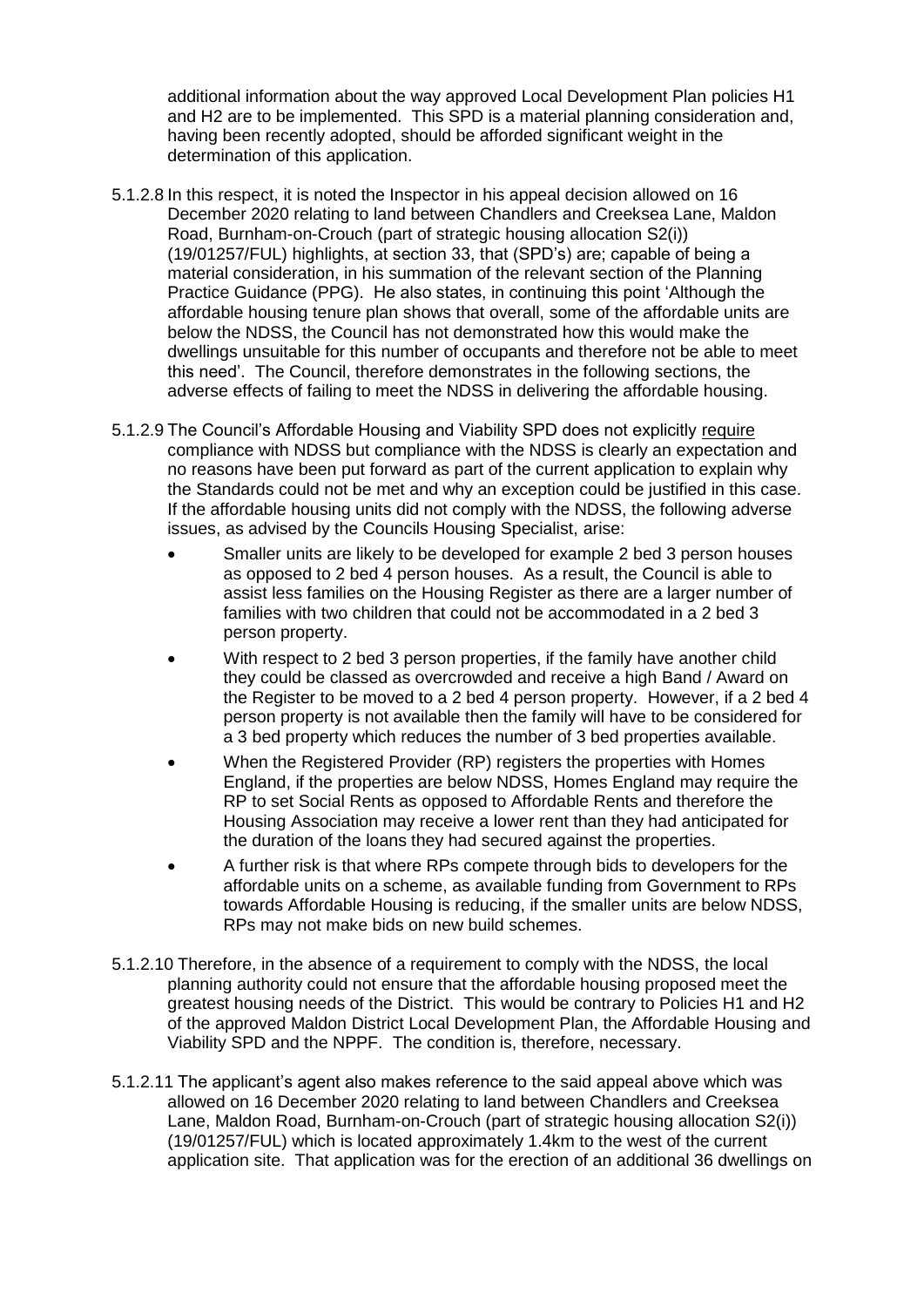land previously identified for public open space, with associated off-street parking, public open space and landscaping.

- 5.1.2.12 In considering the issue of requiring compliance with the NDSS, the Inspector made a number of points which the applicant's agent considers are relevant to this application:
	- SPDs cannot introduce new planning policies such as compliance with the NDSS;
	- the Council has not incorporated the NDSS into the development plan as required by Written Ministerial Statement (WMS) and the PPG;
	- the Council has not justified the use of the NDSS through the collection of evidence; and
	- the Council's Affordable Housing and Viability SPD does not require compliance with the NDSS.
	- the primary policy consideration for the decision maker was whether the proposed affordable units would give rise to unacceptable living conditions for future occupiers in accordance with Policy H1 of the Local Development Plan.
- 5.1.2.13 It is acknowledged that the appeal decision is a material consideration and the local planning authority did not seek to legally challenge the appeal decision. However, Officers do not consider that the SPD is introducing a new planning policy. Furthermore, the Inspector was not aware of the adverse issues set out above when determining the appeal (focusing purely on the issue of the living conditions of the occupiers of the affordable units proposed) and may have reached a different conclusion if they had. Therefore, it is considered that limited weight can be afforded to this appeal decision in the determination of the current application.

### 5.1.3 Relevant to Planning

5.1.3.1 The condition relates to planning objectives and is within the scope of the permission to which the condition is attached. Therefore, the existing condition is relevant to planning.

#### 5.1.4 Relevant to the Development to be Permitted

5.1.4.1 The condition is relevant to the development as it relates to the affordable housing units to be provided as part of the development.

### 5.1.5 Enforceable

5.1.5.1 Unenforceable conditions include those where non-compliance with the condition would not be possible to detect or remedy any breach or those concerned with matters over which the applicant has no control. The condition is considered to be enforceable as non-compliance with the condition would be possible to detect and any breach could be remedied. The condition is also concerned with a matter over which the applicant has control. Therefore, the existing condition is considered to be enforceable.

### 5.1.6 Precise

5.1.6.1 The condition is considered to be precise and clear.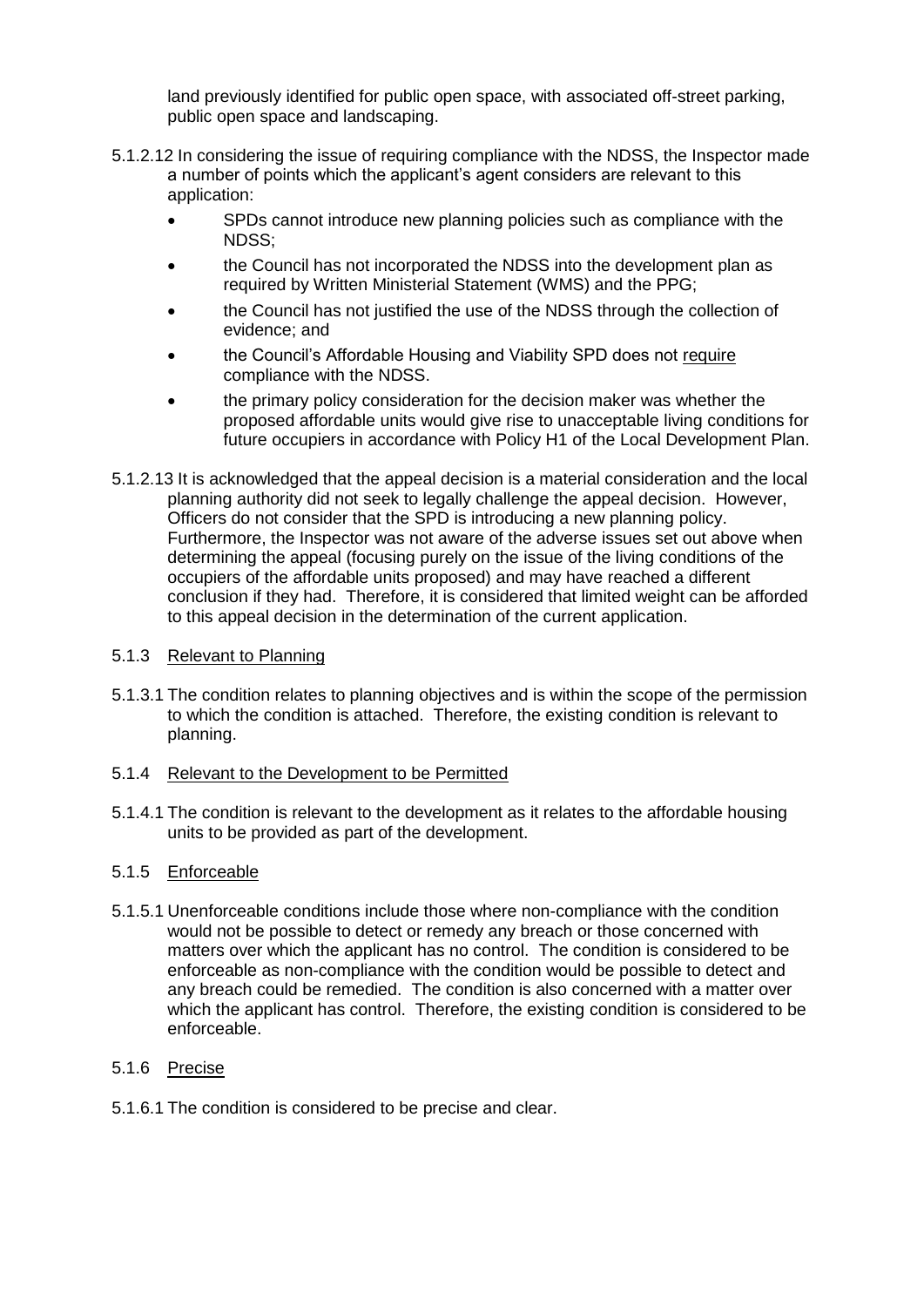### 5.1.7 Reasonable in all other respects

5.1.7.1 The condition is considered to be reasonable in all other respects as the requirements of the condition would not place an unjustified or disproportionate burden on the applicant who agreed to the condition being imposed and willingly entering into a Section 106 Agreement containing the same requirement.

## **6. ANY RELEVANT SITE HISTORY**

- **19/01208/FUL**  Residential development comprising the construction of 90 residential dwellings (Use Class C3), public open space, landscaping and associated infrastructure. – Approved 21.12.2020 following completion of a Section 106 Agreement.
- **21/05013/DET**  Compliance with conditions notification 19/01208/FUL (Residential development comprising the construction of 90 residential dwellings (Use Class C3), public open space, landscaping and associated infrastructure.) Condition 3 - Materials. Condition 6 - Hard landscaping. Condition 7 - Boundary treatment. Condition 10 - Construction method statement. Condition 11 - Construction environmental management plan. Condition 12 - Surface water drainage. Condition 13 - Flood plan. Condition 16 - Foul drainage scheme. Condition 17 - Vehicle parking. Condition 18 - Cycle parking. Condition 20 - Ecology impact assessment. Condition 21 - Biodiversity enhancement strategy. Condition 24 - External lighting. Condition 26 - Waste. Condition 27 - Air pollution. Condition 28 - Archaeological works. Condition 34 - Flood risk assessment. Condition 36 - Affordable housing. – Pending consideration.

## **7. CONSULTATIONS AND REPRESENTATIONS RECEIVED**

| Name of Parish /<br><b>Town Council</b> | <b>Comment</b>                                              | <b>Officer Response</b> |
|-----------------------------------------|-------------------------------------------------------------|-------------------------|
| Burnham-on-<br>Crouch Town<br>Council   | Raises no objection – Councillors noted the<br>application. | <b>Noted</b>            |

### **7.1 Representations received from Parish / Town Councils**

### **7.2 Internal Consultees**

| <b>Name of Internal</b><br><b>Consultee</b> | <b>Comment</b>                                                                                                                                       | <b>Officer</b><br><b>Response</b>             |
|---------------------------------------------|------------------------------------------------------------------------------------------------------------------------------------------------------|-----------------------------------------------|
| Specialist-<br><b>Housing Manager</b>       | None compliance with the NDSS can cause a<br>number of adverse issues in relation to<br>meeting the affordable housing needs within<br>the District. | Noted - refer to<br>section 5.1 of<br>report. |

### **7.3 Representations received from Interested Parties**

7.3.1 No letters of representation were received.